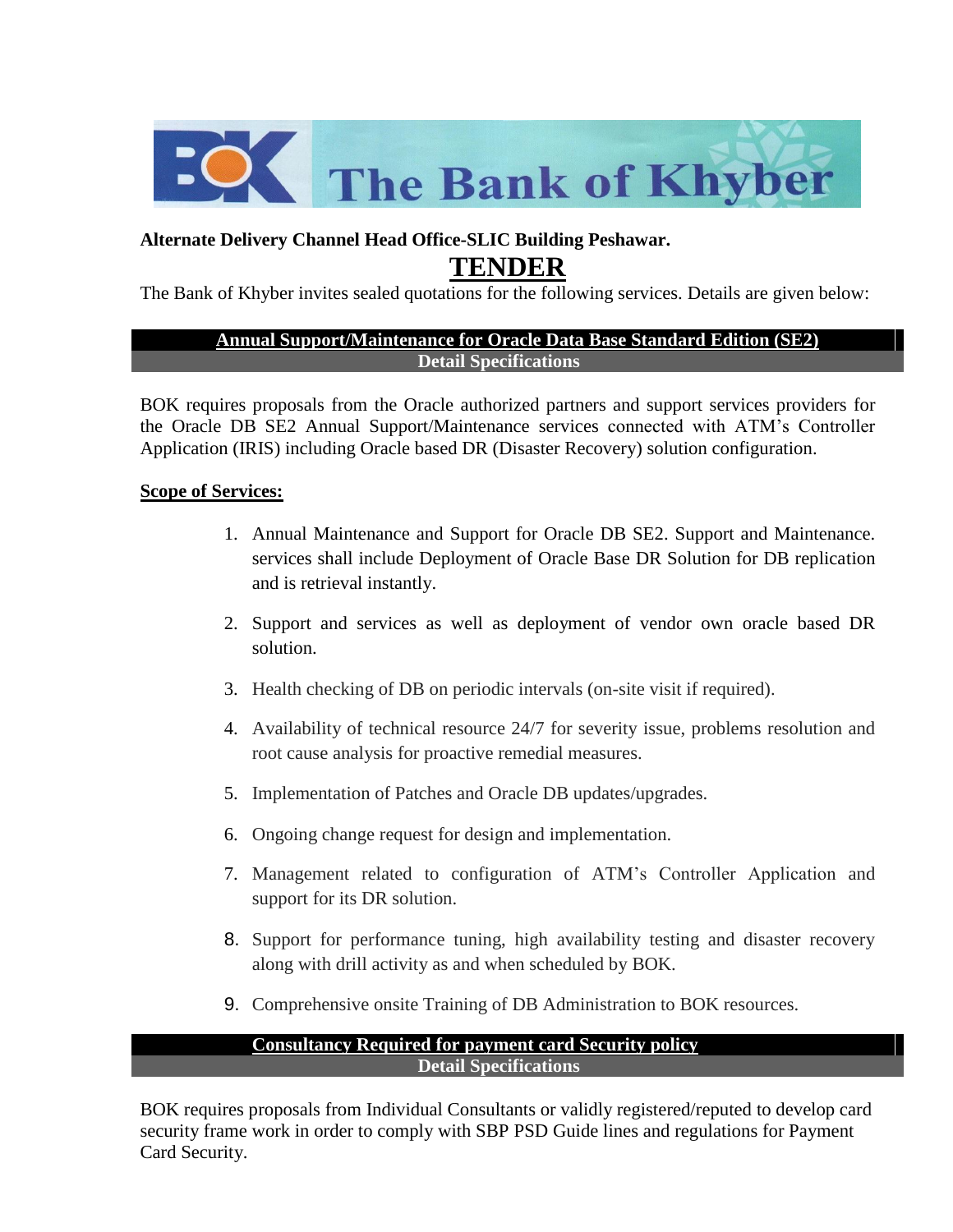### **High-Level Scope of Services**:

- 1. The companies having experience in provision of consultancy services in specified domains as mentioned in the above "RFP Document".
- 2. Playing Advisory role in assessment and Selection of Card Payment Applications and EMV (Chip base Technologies).
- 3. E-Payment and R&D services
- 4. Skill Development and New Hiring (Advisory)
- 5. Contribute high-level technical expertise and assist Head ADC's in the ongoing planning, development and management of security standards (PCI DSS & PA DSS), policies and procedures pertaining to Cards Payment System.

### Qualification/Eligibility to participate

- 1. Consulting firm having team with past experience of relevant consultancy
- 2. Strong background and working experience in Card Payment Systems in Banking Industry
- 3. Strong Inter-personal Skills and Training Skills
- 4. Deep familiarity with the potential of trends and developments Card Payment Systems in Banking sector
- 5. Consultant should be willing to travel to Peshawar for Project meetings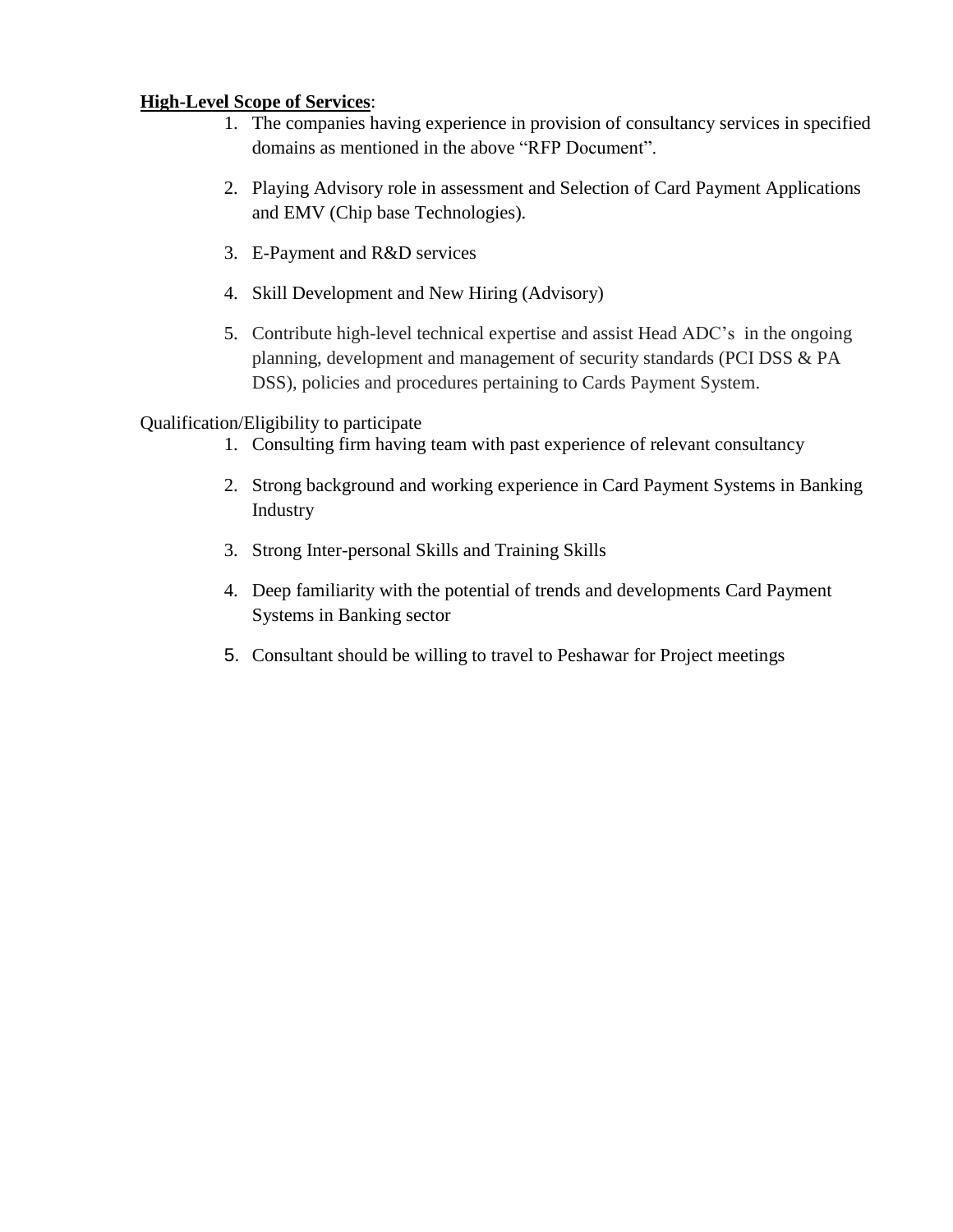# **TERMS & CONDITIONS**

- 1. The Bank of Khyber invites bids from Oracle partners and support services providers for annual support and services for the Oracle DB.
- 2. The bidder should provide Oracle partnership certificate.
- 3. All bids must be accompanied by a call deposit of two percent (2%) of total bid amount in favor of the Bank and must be delivered to the HEAD ADC's, THE BANK of KHYBER on 06-01-2017 (Friday) at 10 O'clock and the opening timings is 11 O'clock on same day morning at BOK Training Hall, 2<sup>nd</sup> Floor, SLIC Building, Peshawar Cantt.
- 4. Call deposit must be attached with financial proposal in sealed envelopes.
- 5. All Bids must be submitted and will be opened on same day dated 06-01-2017 Friday at 10 O'clock and the opening timings will be 11 O'clock morning at BOK Training Hall, 2<sup>nd</sup> Floor, SLIC Building, Peshawar Cantt.
- 6. If any bids submitted late on the date of opening after opening times will not be entertained.
- 7. The Tender Bids must be in sealed envelopes. Proponents applying for bids should submit two separate sealed bids/envelopes, one for Technical Proposal and one for Financial Proposal.
- 8. The Technical Proposal should contain all the bid items (Specification of bid) without quoting the price and must list the support plan.
- 9. If the Technical Specification does not meet BOK requirement, then financial proposal shall not be opened.
- 10. The Bank of Khyber will not be responsible for any costs or expenses incurred by bidders in connection with the preparation or delivery of bids.
- 11. All prices quoted must include all Taxes applicable, such as GST, Income Tax, etc.
- 12. Company seal/stamp must be fixed on Technical specification and financial proposal.
- 13. Bidders must submit at least one bid that matches or is better than the advertised specifications and are free to quote more options each clearly marked as option 1, option 2 in separate envelops. All options will be evaluated and BOK reserves the right to select the best option based on Technology and cost.
- 14. No negotiations and revised bids will be allowed.
- 15. Any pressure applied on the Bidding Committee via any external or political resources will result in automatic disqualification by the Bank of Khyber.

#### **Address:-**

# *Head Alternate Delivery Channel, Head office* **The Bank of Khyber**

Ground Floor, State Life Building, Peshawar. Phone: 091-5253955 UAN: 091-111-95-95-95